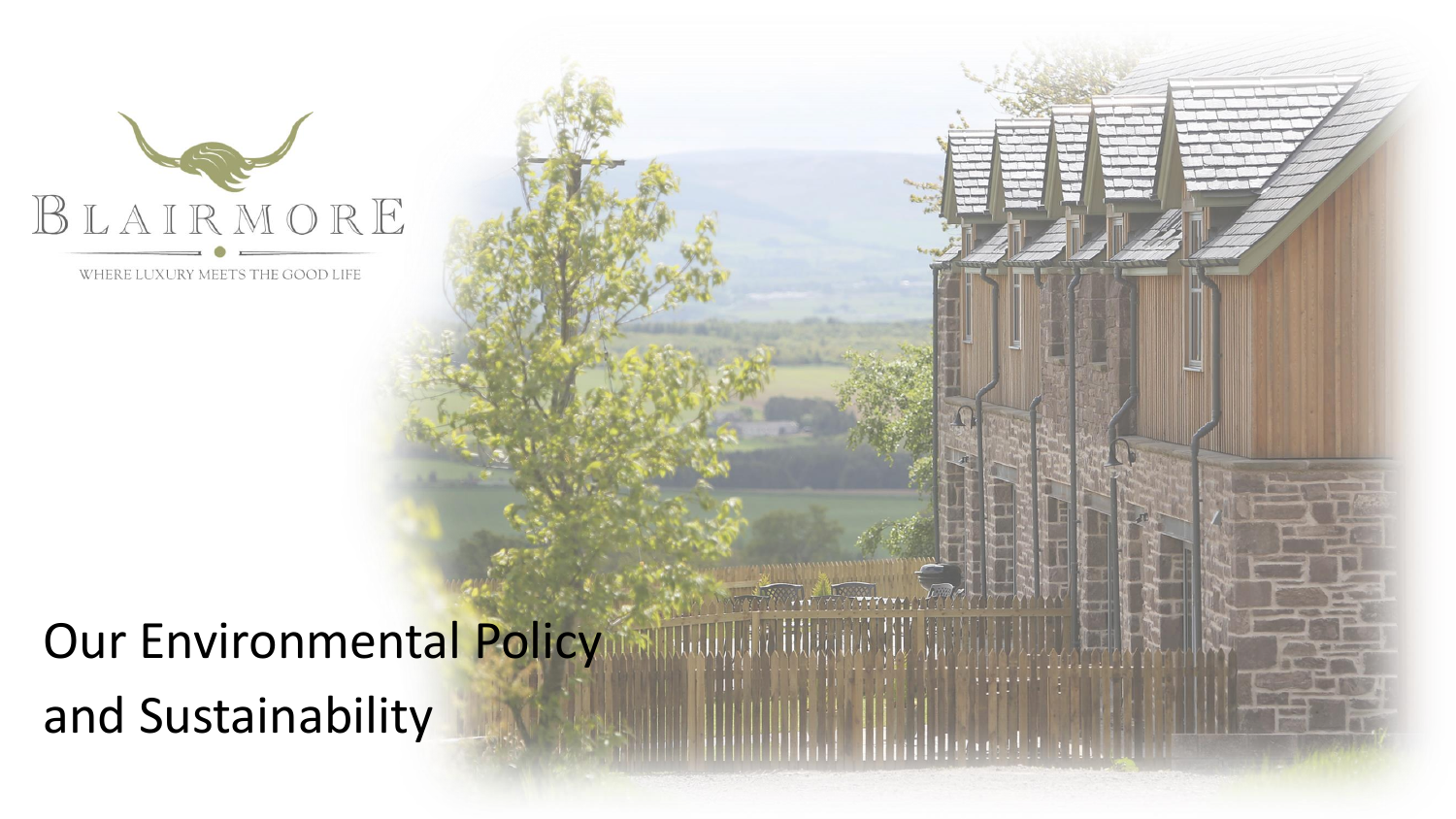

- All started in 2013
- We started with a strapline "Where luxury meets the Good Life"
- We developed the ethos, values and behaviours that we wanted to associate with the business and our family.
- 5 years of construction
- 6 5-star cottages
- Sleeping a total of 32 people
- Function Space and Pub
- Farm development including tours, field to fork food production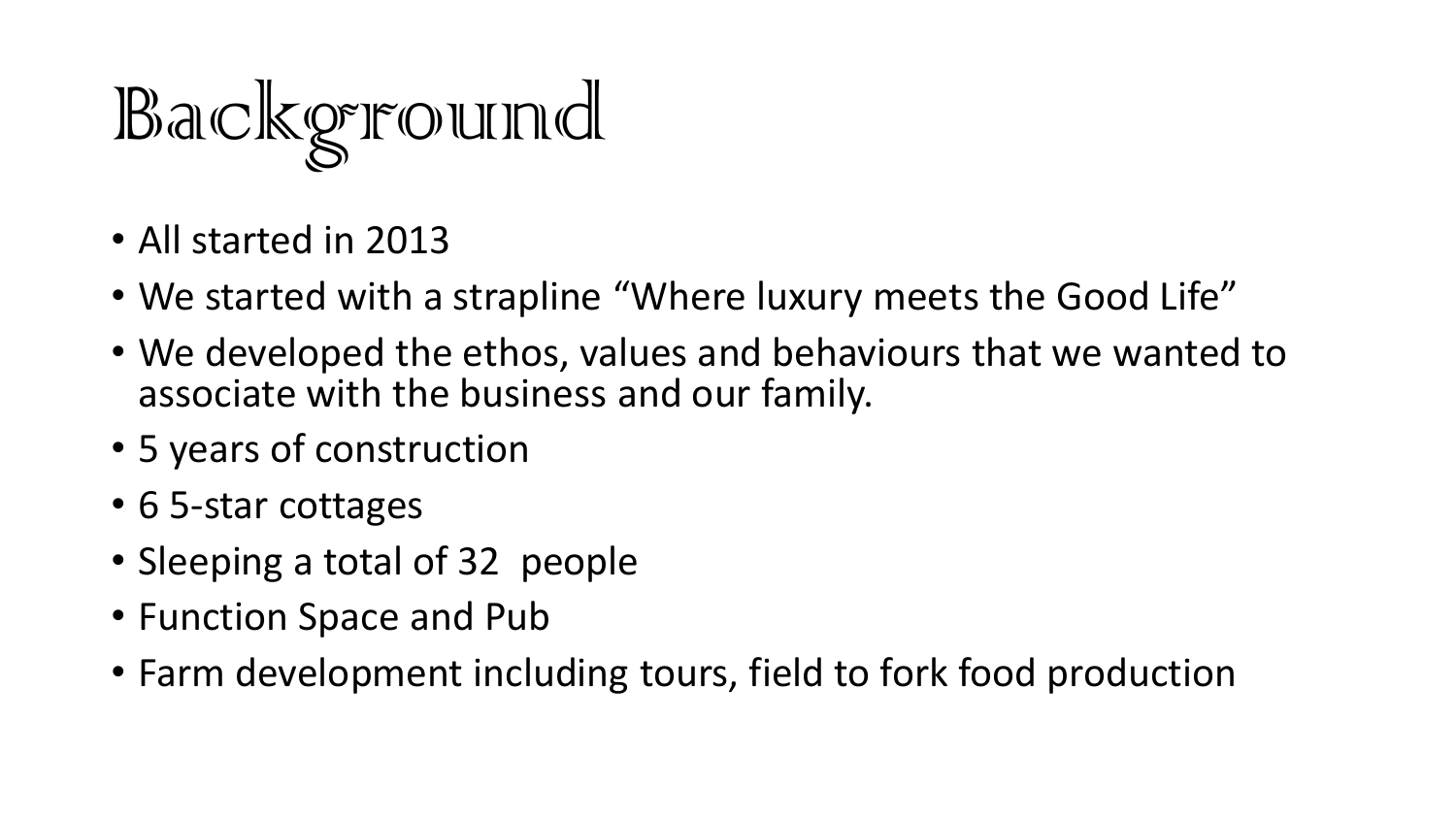Our Approach

- Organic in nature
- Began at the conception of our business
- Driven by a desire to be sustainable both financially and environmentally
- Covid-19 has had a significant impact driven to strive for the methods that produced the least waste
- Every policy must be financially sustainable

### WHY?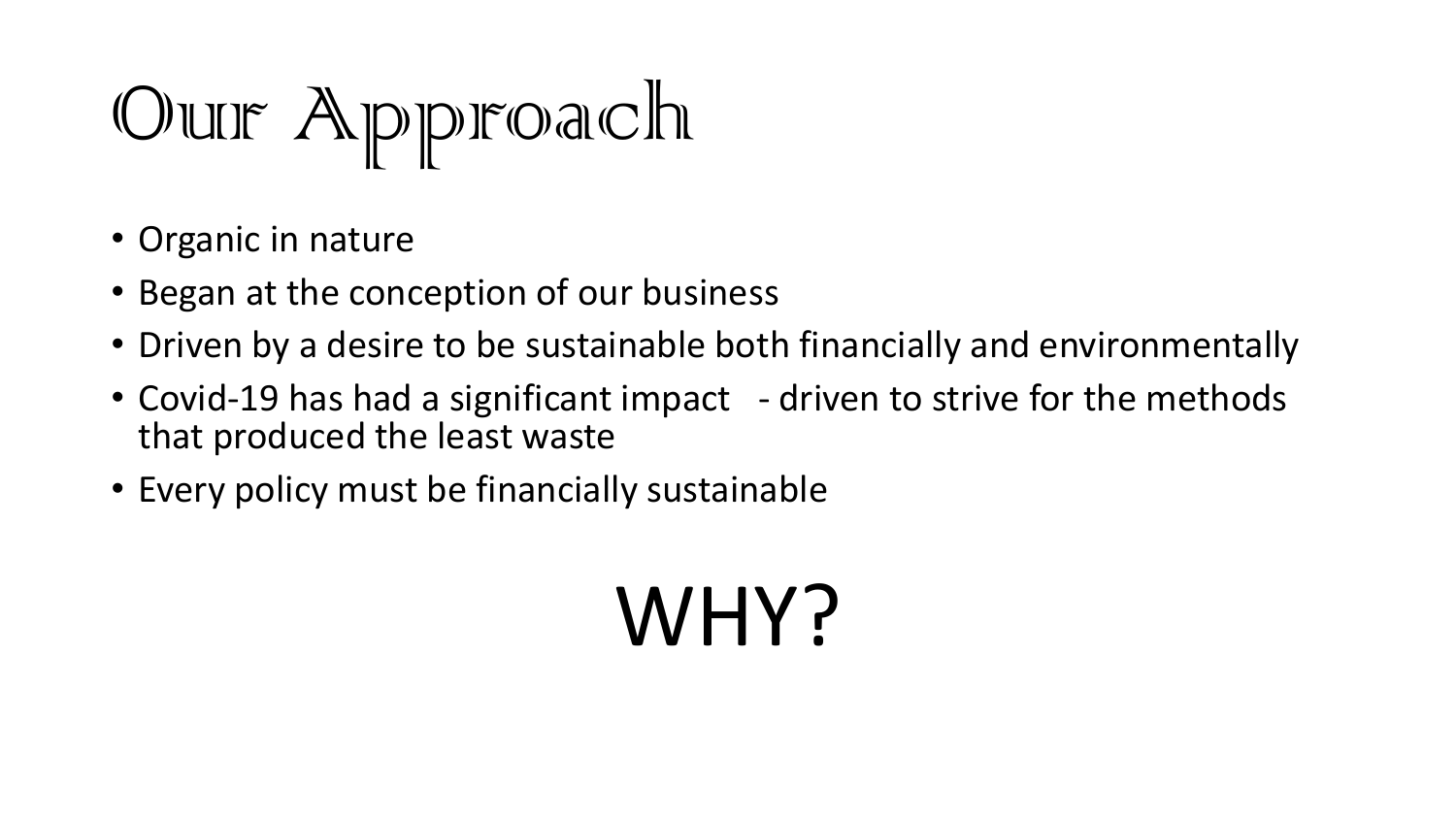

- To hold ourselves accountable
	- For what we produce
	- For the actions of our team and our guests
- To reduce the impact that we have on the environment
	- To safeguard our land and our animals
- To illustrate to guests that responsible tourism is sustainable tourism
- We wanted to do our bit help and demonstrate that it isn't that hard to do.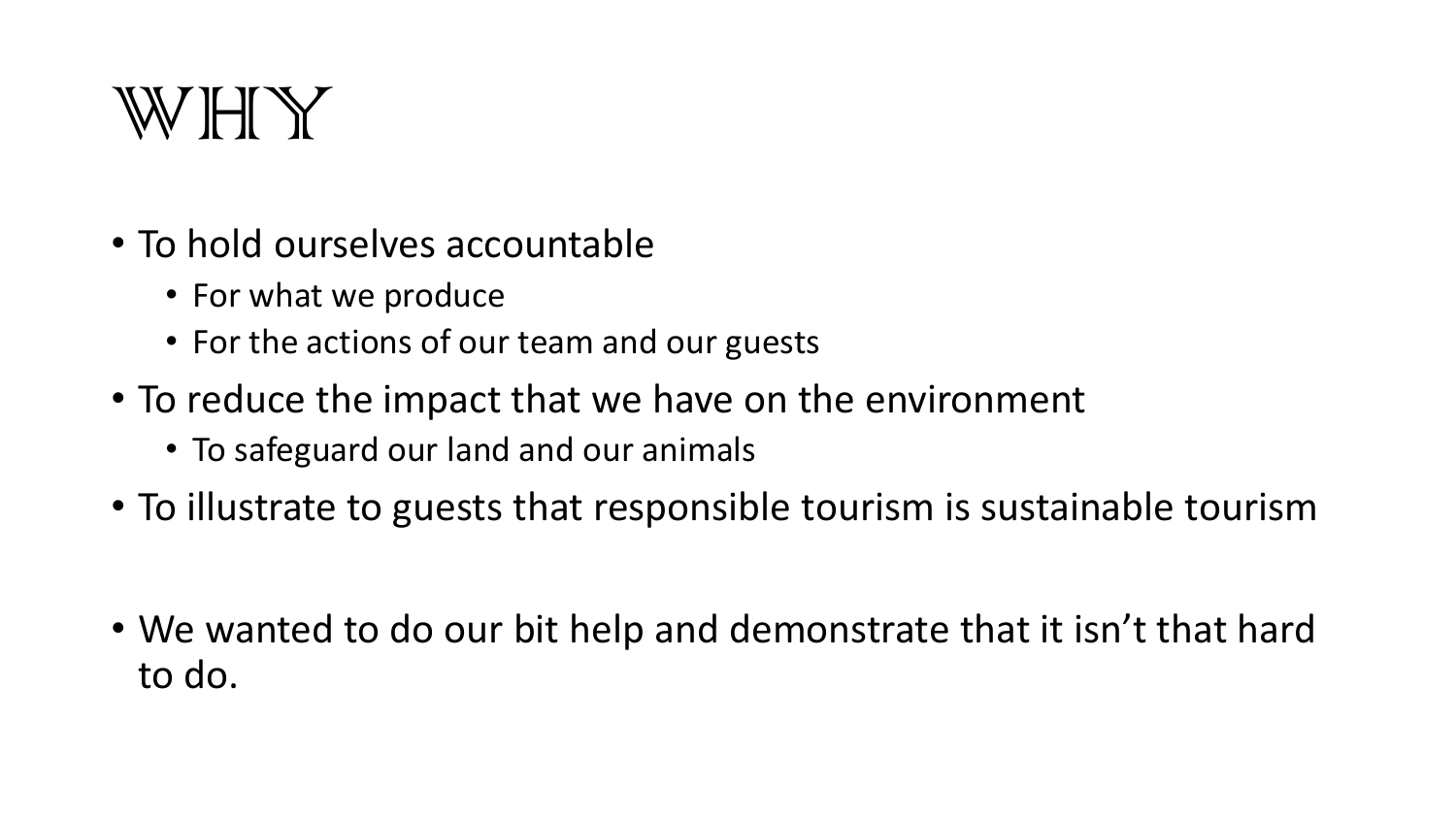## Environmental Policy

• The development process

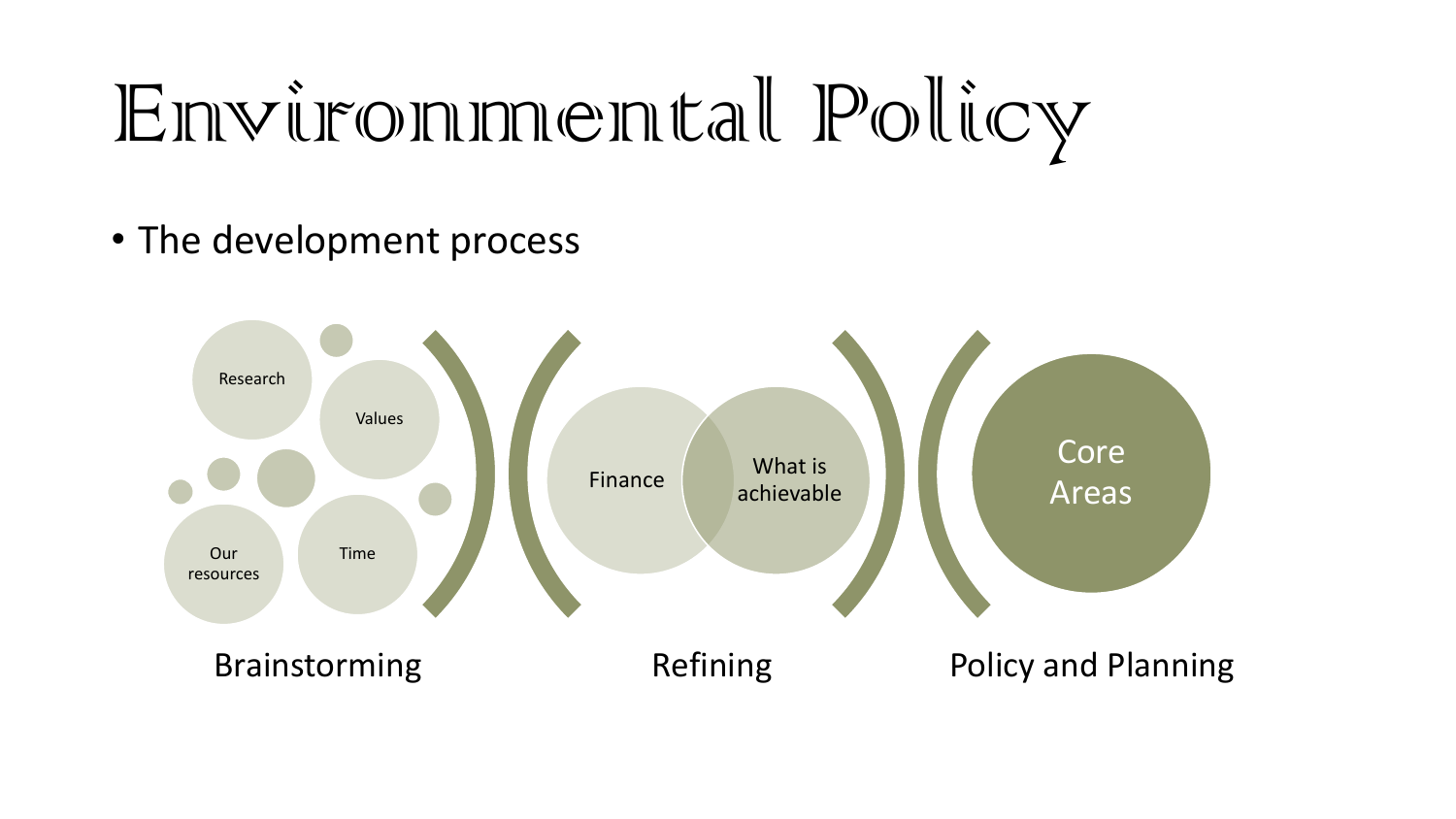#### Core Areas

- Energy
- Water
- Waste
- Organic Recycling
- Carbon Footprint
- Biodiversity
- Flooding
- Transport
- Procurement
- Our Team Members
- Our Visitors
- Dog Visitors